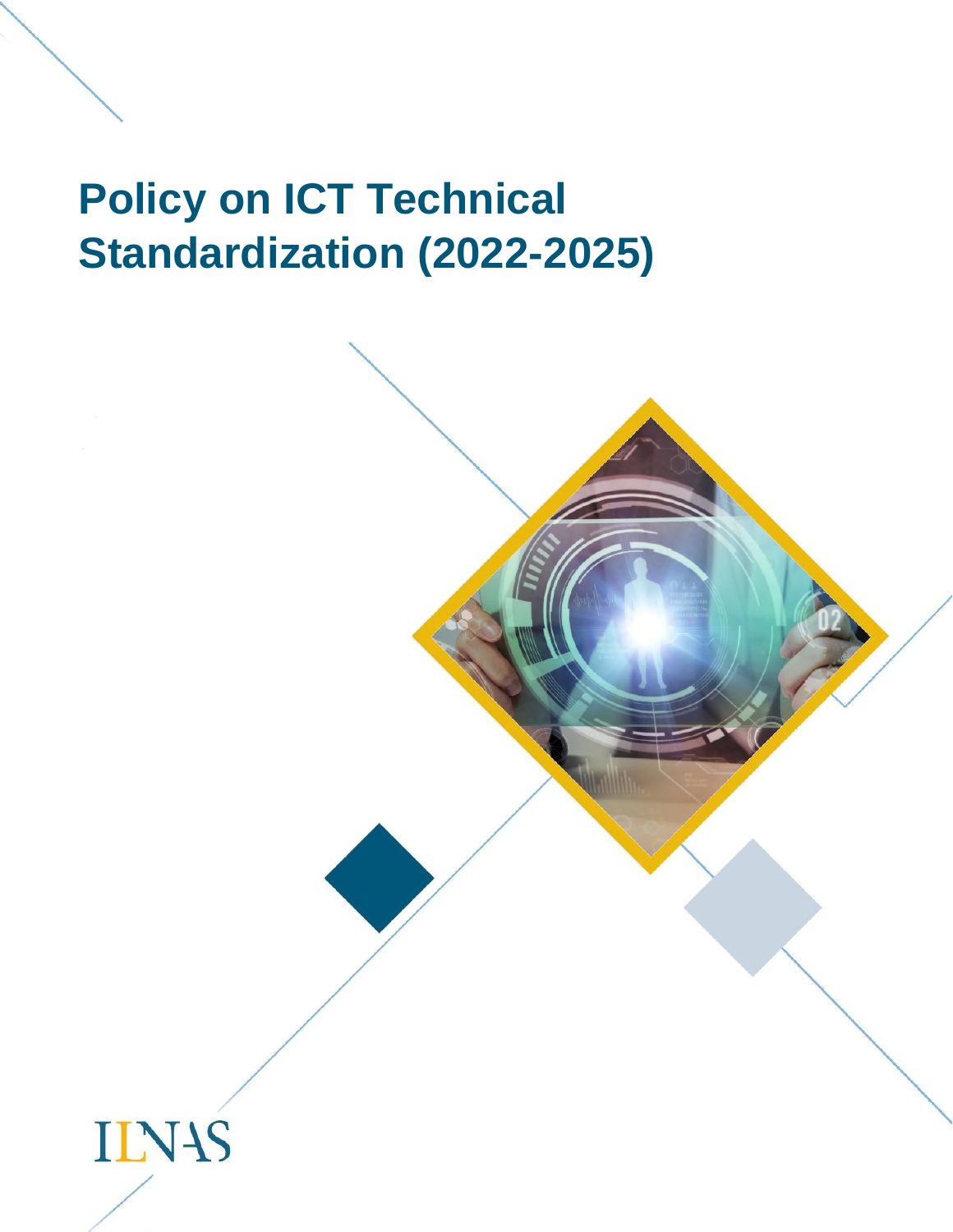#### **INTRODUCTION**

The 2<sup>nd</sup> December 2019, the Minister of the Economy approved the national standardization strategy for the period of 2020-2030. ILNAS, the National Standards Body is in charge to carry out this strategy. The afore-mentioned document aims at ensuring development of a unified technical standardization (hereinafter referred to under the generic term "standardization") culture, as well as the growth of various economic sectors in Luxembourg. In furtherance of the above objective, the national development of research activity and related awareness raising are the strategy's keystone.

In this frame, the national standardization strategy has notably (amongst the others: "Construction" and "Aerospatial"), targeted the importance of the Information and Communication Technology (ICT) sector as a horizontal support for all economic sectors. In line with the above, the ICT sector is already active at the national standardization level.

The ICT domain will be considered in its entirety and ICT topics to be addressed in priority will be regularly assessed, in connection with the interest of the market and the last developments of the sector.

Finally, the "Luxembourg's policy on ICT technical standardization" has been defined in order to foster and strengthen the national ICT sector involvement in standardization work through three lead projects:

**Promoting the ICT technical standardization to the market;** 

- **Reinforcing the valorization and the involvement regarding ICT technical standardization;**
- **Supporting and strengthening the Education about Standardization and the related research activities.**

## **I - PROMOTING THE ICT TECHNICAL STANDARDIZATION TO THE MARKET**

#### **A) Drawing up a yearly national standards analysis for the ICT sector**

The national standards analysis for the ICT sector aims to constitute a sector-based "snapshot".

This survey and analysis of European and international standards shall be realized in several steps listed hereafter:

- Execution of a standards watch of the ICT sector (inventory of standards both published and under development – at the European and international levels; identification and description of technical standardization committees; mention of the related national representation);
- $\blacklozenge$  Identification of technical committees dealing with ICT as a supporting sector;
- **Preparation of the final report of analysis and opportunities.**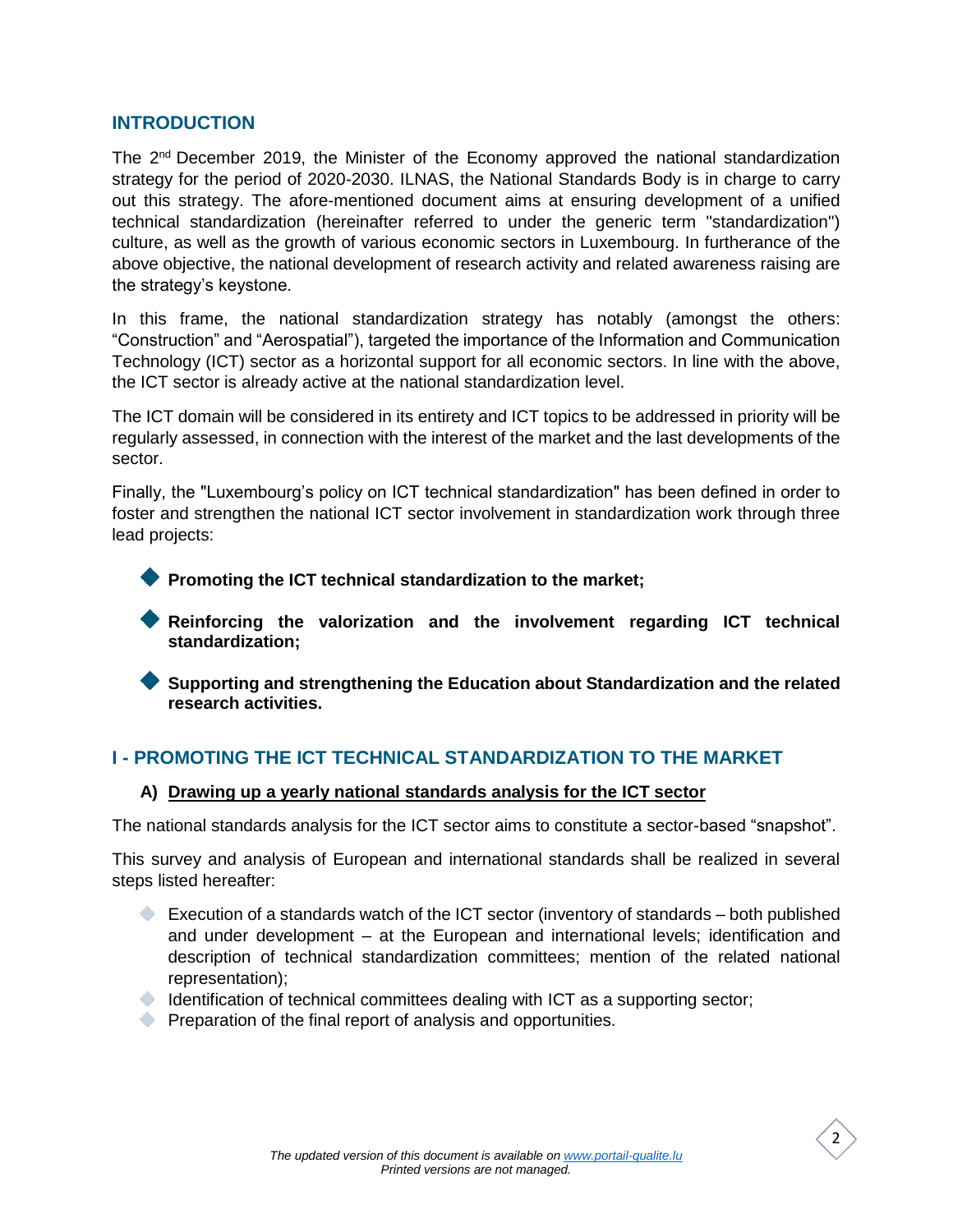#### **B) Defining a national implementation plan for ICT technical standardization (in line with the national standards analysis for the ICT sector)**

A national implementation plan for ICT technical standardization, directly related to the national standards analysis for the ICT sector framework shall be developed by ANEC GIE ("*GIE Agence pour la Normalisation et l'Economie de la Connaissance*" – Standardization department), under the supervision of ILNAS. Based on the detailed information provided, the aim is to involve targeted stakeholders of the Grand Duchy of Luxembourg in a global approach to standardization in order to support the sector in terms of competitiveness, visibility and performance, while enhancing the international recognition of the Grand Duchy of Luxembourg at the standards level.

This implementation plan will be drawn up on a yearly basis in order to ensure that it is in line with national standardization priorities, notably the prospective domains of ICT.

## **II - REINFORCING THE VALORIZATION AND THE INVOLVEMENT REGARDING ICT TECHNICAL STANDARDIZATION**

## **A) Promoting the use of relevant ICT standards for the national market**

A focus will be made concerning all the relevant standards of the ICT domain, in order to promote and foster their use by the national market, specifically through its business activities. ANEC GIE is in charge to establish and carry out this action. The connection with the different national technical standardization reading stations has to be driven commonly with OLN.

### **B) Participating in relevant technical committees**

In order to provide the most relevant information for the national ICT standardization community (Lead project II – Part C), ILNAS commissioned ANEC GIE to monitor closely the activities of ICT technical committees, including those listed below (please note that this is a non-exhaustive list and its monitoring depends on available resources):

- ISO/IEC JTC 1: Information technology;
- ISO/IEC JTC 1/WG 13: Trustworthiness;
- ISO/IEC JTC 1/SC 6: Telecommunications and information exchange between systems;
- $\Diamond$  ISO/IEC JTC 1/SC 27: Information security, cybersecurity and privacy protection;
- $\Diamond$  ISO/IEC JTC 1/SC 31: Automatic identification and data capture techniques;
- ISO/IEC JTC 1/SC 32: Data management and interchange;
- ♦ ISO/IEC JTC 1/SC 38: Cloud Computing and Distributed Platforms;
- ♦ ISO/IEC JTC 1/SC 41: Internet of Things and related technologies;
- ISO/IEC JTC 1/SC 42: Artificial Intelligence;
- ISO/TC 307: Blockchain and distributed ledger technologies;
- CEN/CLC JTC 13: Cybersecurity and Data Protection;
- ♦ CEN/CLC JTC 19: Blockchain and Distributed Ledger Technologies;
- CEN/CLC JTC 21: Artificial Intelligence;
- **ETSI/TC ESI: Electronic Signatures and Infrastructures;**
- **ETSI/TC Smart M2M: Smart Machine to Machine communications;**
- **ETSI/TC CYBER: Cyber Security;**
- **ETSI/ISG SAI: Securing Artificial Intelligence.**

3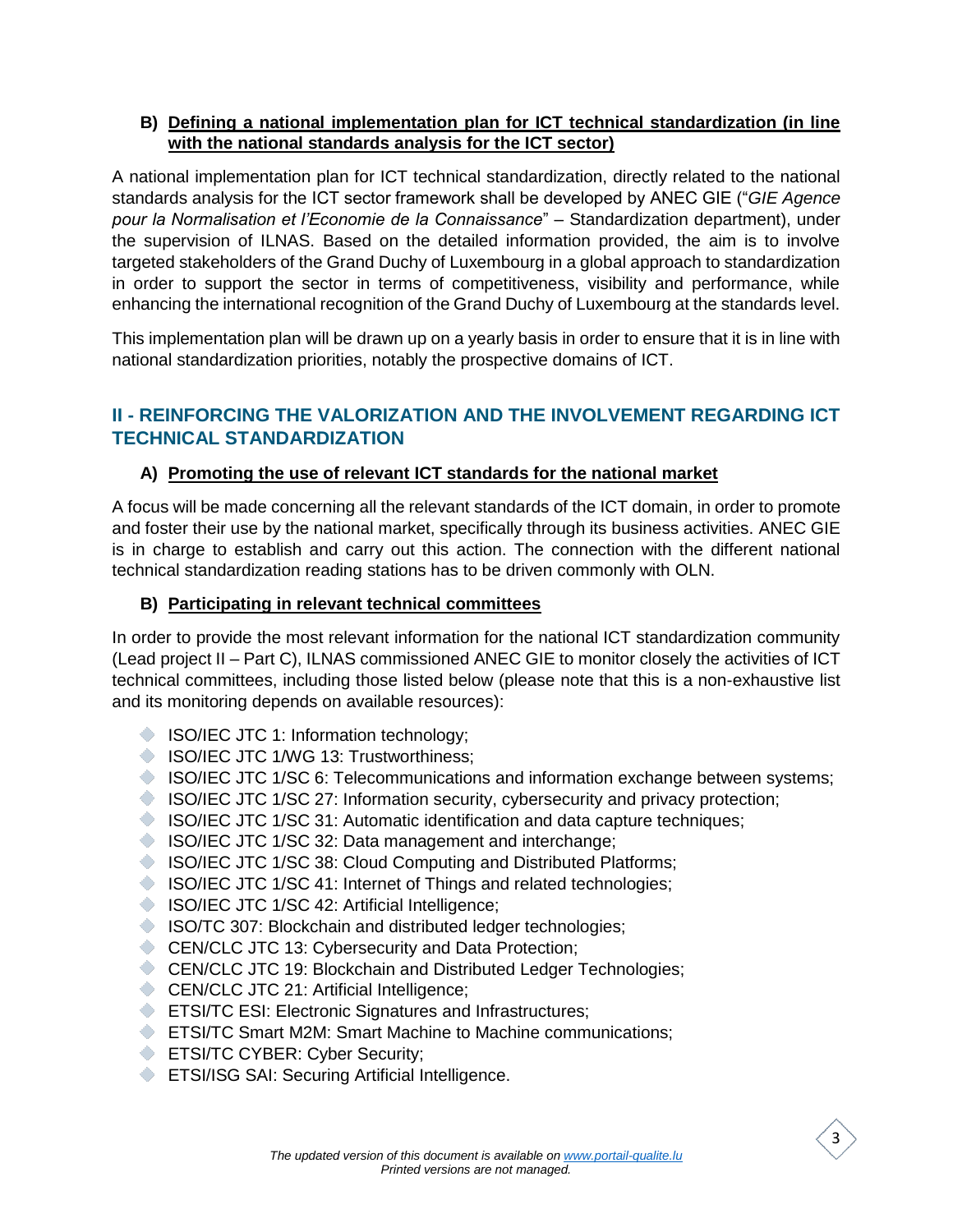## **C) Providing information to the national community**

ICT is a prominent supporting sector for the economy in Luxembourg and, in parallel, the area of ICT standardization has also become a major economic field of interest, contributing in particular to improving productivity at work, facilitating trade and developing new markets.

At national level, the ICT sector is already active concerning standardization. In order to share ICT standardization knowledge, with related community in Luxembourg (ISO/IEC JTC 1; ETSI; ICT Fora and Consortia, etc.), ANEC GIE organizes, under the supervision of ILNAS, related workshops at national level.

# **III - SUPPORTING AND STRENGTHENING THE EDUCATION ABOUT STANDARDIZATION AND THE RELATED RESEARCH ACTIVITIES**

## **A) Developing ICT research activities**

ILNAS commissioned ANEC GIE to reinforce the research and innovation activities related to standardization in the field of ICT, notably by defining and carrying out some new research projects:

In this frame, the different developments could be:

- ICT technical standardization research trends and outlooks;
- ◆ Future PhDs on "ICT and technical standardization", "ICT technical standardization and prospective" and/or "Digital Trust and Technical standardization";
- White Papers or research publications on "ICT and technical standardization", "ICT technical standardization and prospective" and/or "Digital Trust and Technical standardization".

### **B) Managing the Master "Technopreneurship: mastering smart ICT, standardization and digital trust for enabling next generation of ICT solutions"**

ILNAS, in collaboration with the University of Luxembourg, has developed the Master degree "Technopreneurship: mastering smart ICT, standardization and digital trust for enabling next generation of ICT solutions".

The master program focuses on Smart Secure ICT and provides to the students the Smart ICT concepts and tools at their disposal to develop their sense of technical innovation (or technopreneurship). Digital Trust is central, and it will not only be treated from the point of view of security, but also considering other aspects like reliability, accountability, privacy, transparency, integrity, legitimacy, etc. in order to allow the adoption of Smart ICT technologies and development of innovative services, products, business. The related master is designed for experienced professionals who wish to develop their technological skills in the field of Smart Secure ICT and technopreneurship.

This master program tackles various aspects of Smart ICT and their applications, such as the development of Cloud Computing, Internet of Things, Artificial Intelligence or Blockchain and Distributed Ledger Technologies. International experts address these Smart ICT concepts, also the concepts of information security and Digital Trust, which are essential now more than ever.

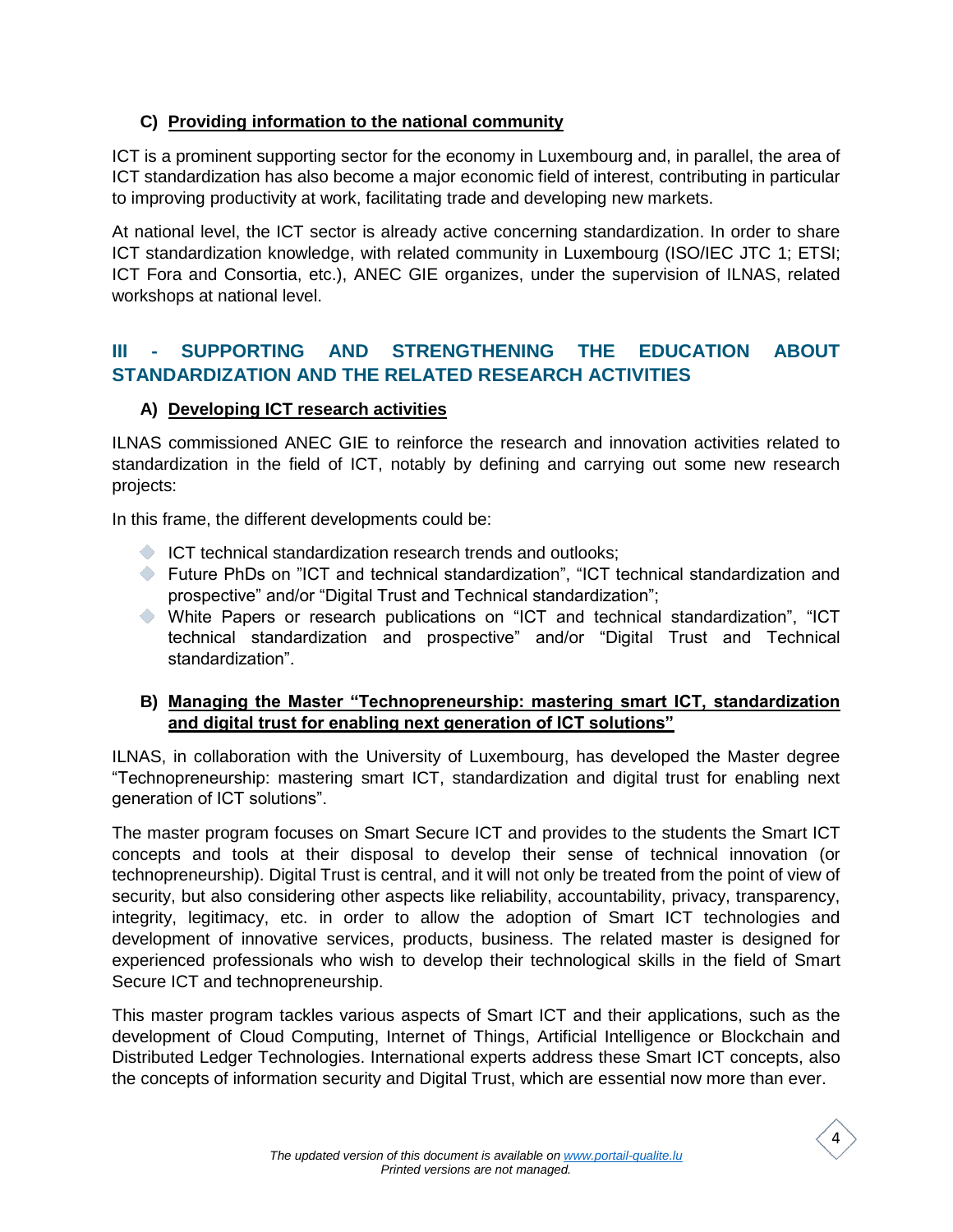The master program provides lectures from three point of views, technical point of view providing the fundamentals of Smart ICT technologies and security techniques and latest scientific development; from technopreneurship point of view in order to highlight major opportunities for technical innovation, both of them well combined with the third point of view, which relates to technical standardization. In this context, technical standardization plays a key role, as an important source of knowledge and good practices, while defining the future ICT. Concretely, the technical standardization remains a main keystone between the Smart ICT technologies, the related Digital Trust needs, and the development of business innovation, as it points the way forward.

In this frame, all the Smart Secure ICT issues are detailed and studied by an international community of researchers and industrialists in international and European standardization committees and, in particular, the different technical committees detailed above (Lead project II – Part B).

ILNAS commissioned ANEC GIE to support the implementation of this Master degree.

## **CONCLUSION**

**The Luxembourg's policy on ICT technical standardization (2022-2025) should enable to:**

- **Strengthen the national ICT standardization community;**
- **Organize and develop the ICT technical standardization representation at national level;**
- **Increase the national representation within European and international entities in the field of ICT technical standardization;**
- **Foster the use of relevant standards in business activities for the benefit of the national market;**
- **Contribute to raising awareness on ICT standardization according to marketsector needs;**
- **Develop research activities in relation to ICT standardization, considered as being of national interest.**